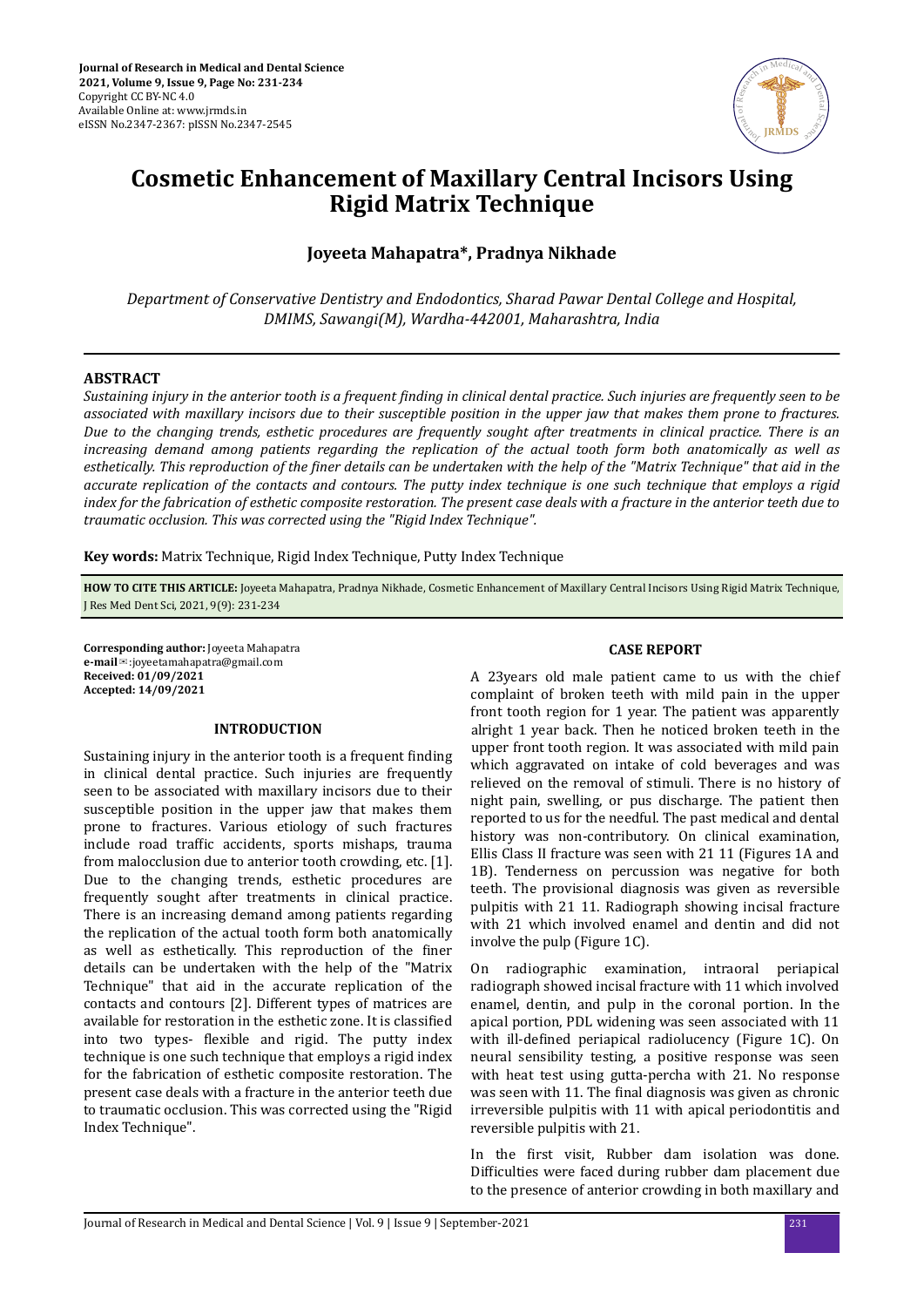mandibular arches. Access opening was done using round bur (BR- 45, Mani, Japan) and safe end bur (EX 24, Mani, Japan), and pulp extirpation were carried out (Figure 1D). Working length was determined using a radiograph and electronic apex locator(J Morita Root Zx Mini, Tokyo, Japan)which came out to be 23.5mm with 11 (Figure 1E).

Canals were irrigated with 3% sodium hypochlorite (Parcan, Septodont, India) and 0.9% saline for the removal of remaining pulp tissue and debris. Then calcium hydroxide dressing((Prime RC Cal, India)) was placed within the canal and a temporary pack $(T$ -fill, Belgium) was placed. The patient was recalled for the second visit.

In the second visit, a temporary dressing was removed and the canal was irrigated using saline and the endoactivator to remove calcium hydroxide from the canal. Biomechanical preparation was carried out up to No. 60 K-file (Mani, Japan) of 0.02 taper.

Step back was done up to No. 80 K-file (Mani, Japan) of 0.02 taper. This was followed by obturation with 11 (Figure 1F). The cavity was sealed with glass ionomer cement (GC Fuji, Japan).

Bevelling of 45 degrees was given on the surface of the tooth to be restored i.e., 11 21 (Figure 1G). Shade selection was done from the available composite kit (Spectrum Micro hybrid composite, Dentsply, USA). The chosen composite shade was A1 at the incisal aspect and A2 at the cervical aspect. Impression of maxillary and mandibular arches was made (Figure 1H).

Casts were poured using dental stone (Figure 1I). Waxup was done using Type II inlay wax (Figure 1J and 1K). The putty index was made on the cast using the addition silicone putty impression material (Photosil, DPI) (Figure 1L). Their labial surface was cut off using BP blade No. 11, keeping the palatal surface intact (Figure 2A). Matrix was placed on the palatal surface of the teeth (Figure 2B). Etching was done with 37% phosphoric acid (Prime Dental) for 15 seconds.

The teeth are then washed for the next 10-15 seconds. A bonding agent (3M ESPE–Adper Single Bond 2, USA) was applied on 11 21 and cured for 20 seconds. A palatal shelf was created with resin composite (Spectrum Micro hybrid composite, Dentsply, USA). The final build-up was done using the composite resin of the selected shade (Figure 2C). Finishing of the composite restoration was done using composite

finishing burs(Mani, Japan). Polishing was undertaken the following day using the Shofu Super-Snap polishing system (Figure 2D and 2E). The patient was later sent for orthodontic treatment related to the anterior crowding in maxillary and mandibular arches. A follow-up was taken after 3months for evaluation of the restoration (Figure 3A and 3B).



**Figure 1: (A) Fractured central incisors-labial view, (B) Fractured central incisors-palatal view, (C) Preoperative radiograph, (D) Access opening with 11, (E) Working length determination with 1, (F) Obturation with 11, (G) Bevelling with 11 and 21 palatal view, (H) Impression of maxillary and mandibular arches, (I) Casts were poured using dental stone, (J) Wax-up done using type II inlay waxlabial view (K) Wax-up done using type II inlay waxpalatal view, (L) Index was made on cast using the addition silicone putty impression material.**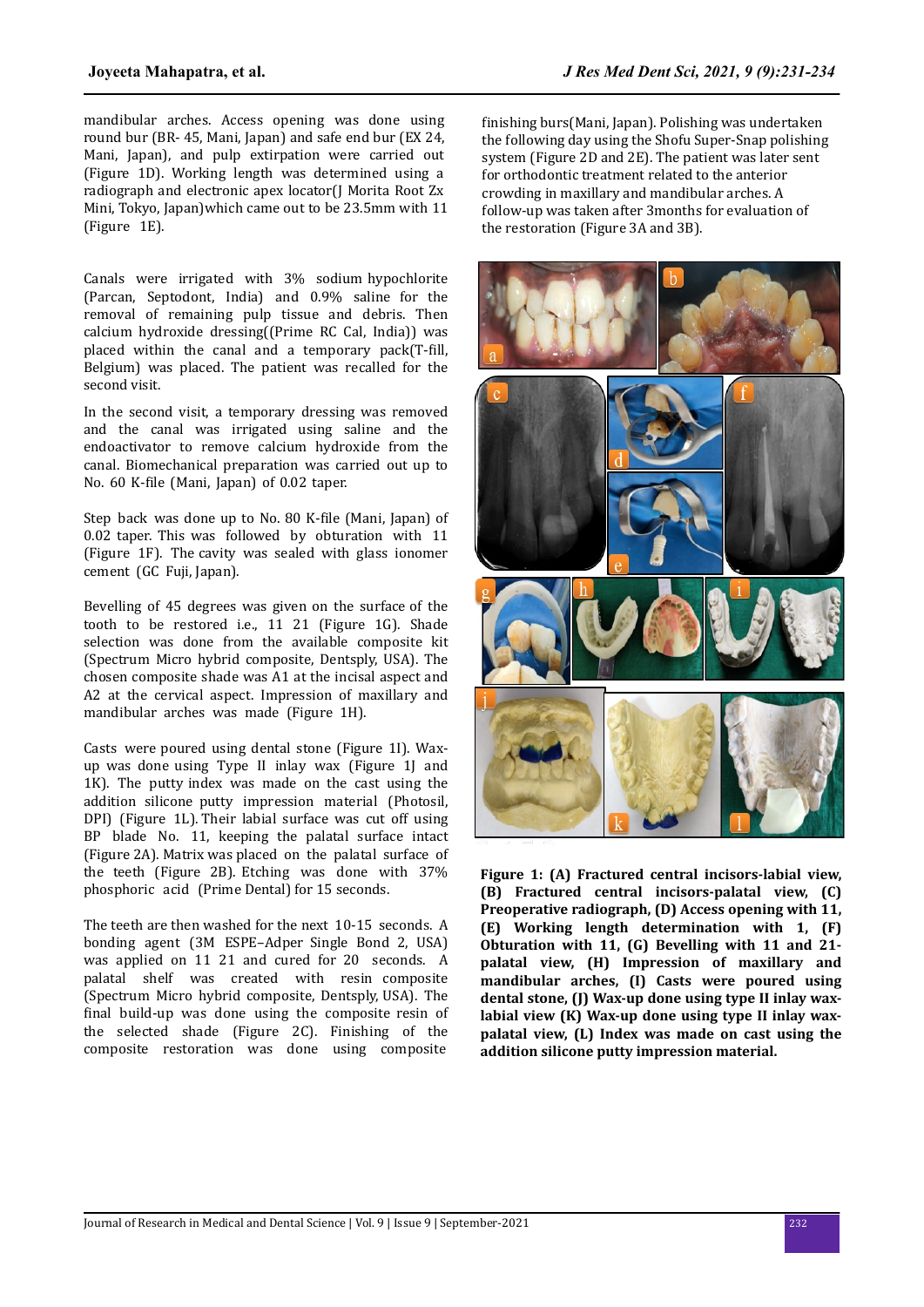

**Figure 2: (A) Putty adaptation on cast-labial view, (B) Putty index adaptation on fractured teeth, (C) Resin composite build-up of the fractured teeth (D) Final composite build-up of the fractured teeth-palatal view E) Final composite build-up of the fractured teeth-labial view.**



**Figure 3: Follow-up after 3 months (A) Labial view (B) Palatal.**

## **DISCUSSION**

Esthetic replication of the maxillary central incisors requires a skilled protocol-oriented approach. This is a chair-side challenge for most clinicians [3]. So, a

requirement of restoring the tooth by indirect technique arises. The result is very promising and satisfactory for both the patient and the clinician [4]. Resin composite is the preferred material of choice for such restorations because of its superior esthetics and handling properties [5,6].

Resin composite has an appearance similar to that of the tooth enamel. In addition to that, the success rate of composite restoration has shown to be up to 88% in 10 years follow up [7].

It is an easily repairable material showing the property of good polishability [8]. It can be used for various purposes such as esthetic restorations involving diastema closures, building up of fractured anterior tooth, reattachment of fractured tooth segments, and other restorations such as building up of proximal walls, for post endodontic restorations, for luting fibre posts, as preventive resin restorations, etc. [8–12].

Among the various techniques used for restoring a fractured incisor, the most conventional one is the rigid matrix technique, which utilizes a silicone putty matrix for restoring the fractured anterior [13]. Replication of the original anatomy of the tooth becomes much easier using this technique. The process involves an initial wax build-up using Type II inlay was. The is followed by fabrication of putty index using silicon putty [3].

#### **CONCLUSION**

Restoration of a fractured central incisor is a complicated yet satisfactory task that should be carried out meticulously using a systematic approach. This enables the clinician to deliver optimal results to the patient by restoring the aesthetics, form, and function accurately that was previously present in the patient.

### **REFERENCES**

- 1. de Oliveira Scudine KG, Moreira KM, Cardoso M, et al Aesthetic and functional rehabilitation of anterior teeth after trauma: A case report. Clin Lab Res Dent 2017.
- 2. Felippe LA, Monteir S, De Caldeira Andrada CA, et al. Clinical Strategies for success in proximoincisal composite restorations. Part II: Composite application technique. J Esthetic Restor Dent 2005; 17:11–21.
- 3. Hasan A, Shahid O. Esthetic restorations, the putty matrix technique. J Dow University Health Sci 2013; 7:122-5.
- 4. Ritter AV. Posterior composites revisited. J Esthet Restor Dent 2008; 20:57–67.
- 5. Mair LH. Ten-year clinical assessment of three posterior resin composites and two amalgams. Quintessence Int 1998; 29.
- 6. McCracken MS, Gordan VV, Litaker MS, et al. A 24 month evaluation of amalgam and resin-based composite restorations. J Am Dent Assoc 2013; 144:583–93.